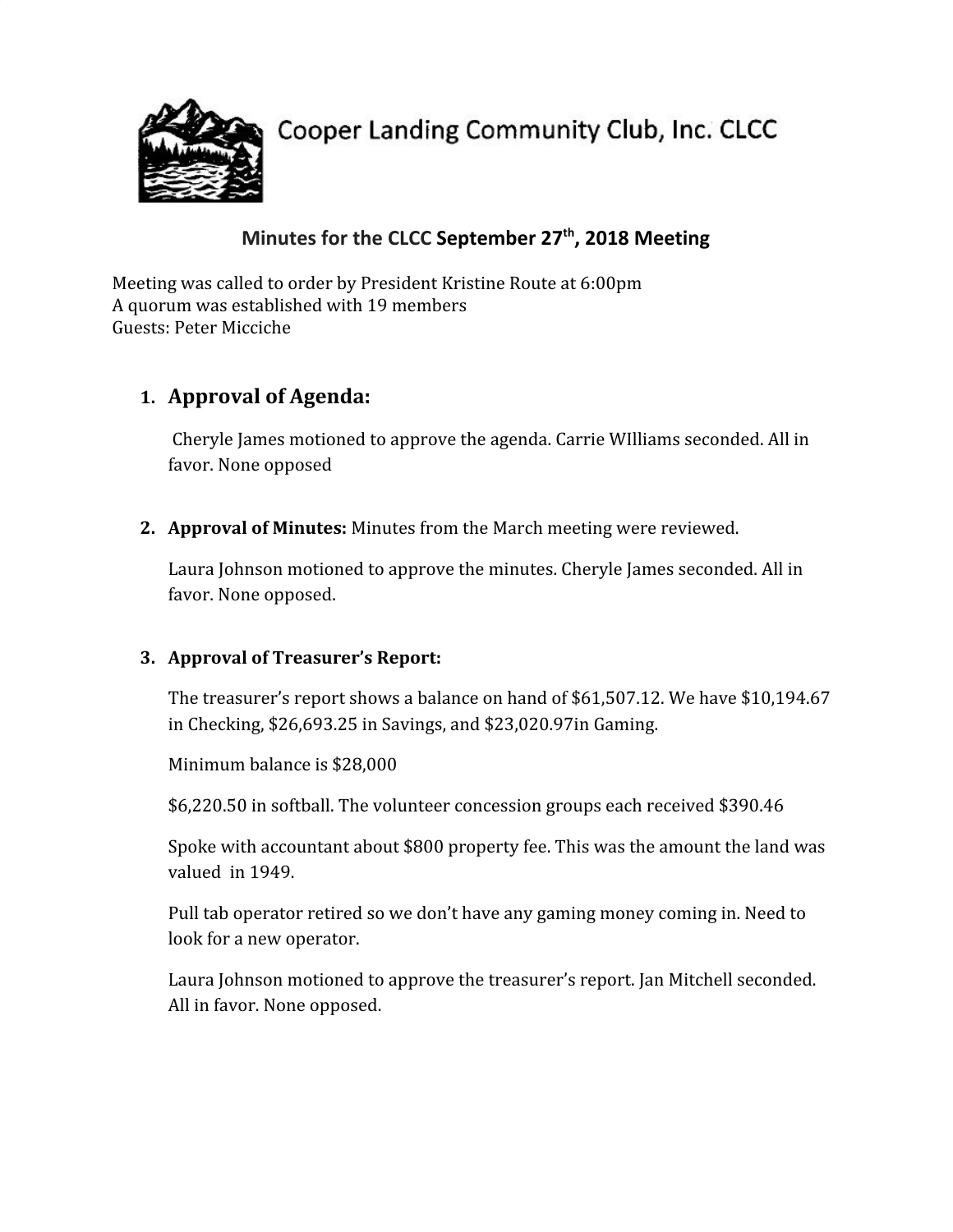#### **4. Correspondence:**

- a. Letter from the Borough
- b. Fire Marshal did inspection and we resolved issue identified
- c. Cert came by to check on generator. Sending repair person to fix block heater

#### **5. Committee Reports:**

a. Cooper Landing Walkable Community Project- Janette Cadieux

1. Map of master plan- for new gun club was presented

- 1. Met with Kenai Mountain Turnagain Arm (KMTA) Heritage Area's new executive director, Jessica Szelag. She is excited to help the community meet the objectives of the Walkable Plan.
- 2. State committed to creating a walking/ biking path from Sunrise to mile 46 to avoid the safety path crossing the bypass. Trail could potentially go farther West.
- b. Gun Club- Laura James and Chris Degernes.
	- Gravel tests were done in order to narrow down where to put the range. It will be North-facing and separated, with independent ranges, and a regional center. There will be a rifle range, an inter-disciplinary range, and trap and skeet range There will be a host spot Now working on figuring out road access and timber clearing Date night on Saturday night (raffle tickets available at meeting) Old Range will continue to operate until other is open Need to find other ways to make money (Friends of NRA will not fund it all) Designed by the same person that designed the Knik Public Use area gun range Janette Cadieux asked if there will be a sound barrier on Western side. Yes there are trees Carrie Williams asked if the state troopers are donating money? No but they have been really supportive Gary Galbraith wants community club to give money to the move. Reponse was that they are in revenue sharing with the community club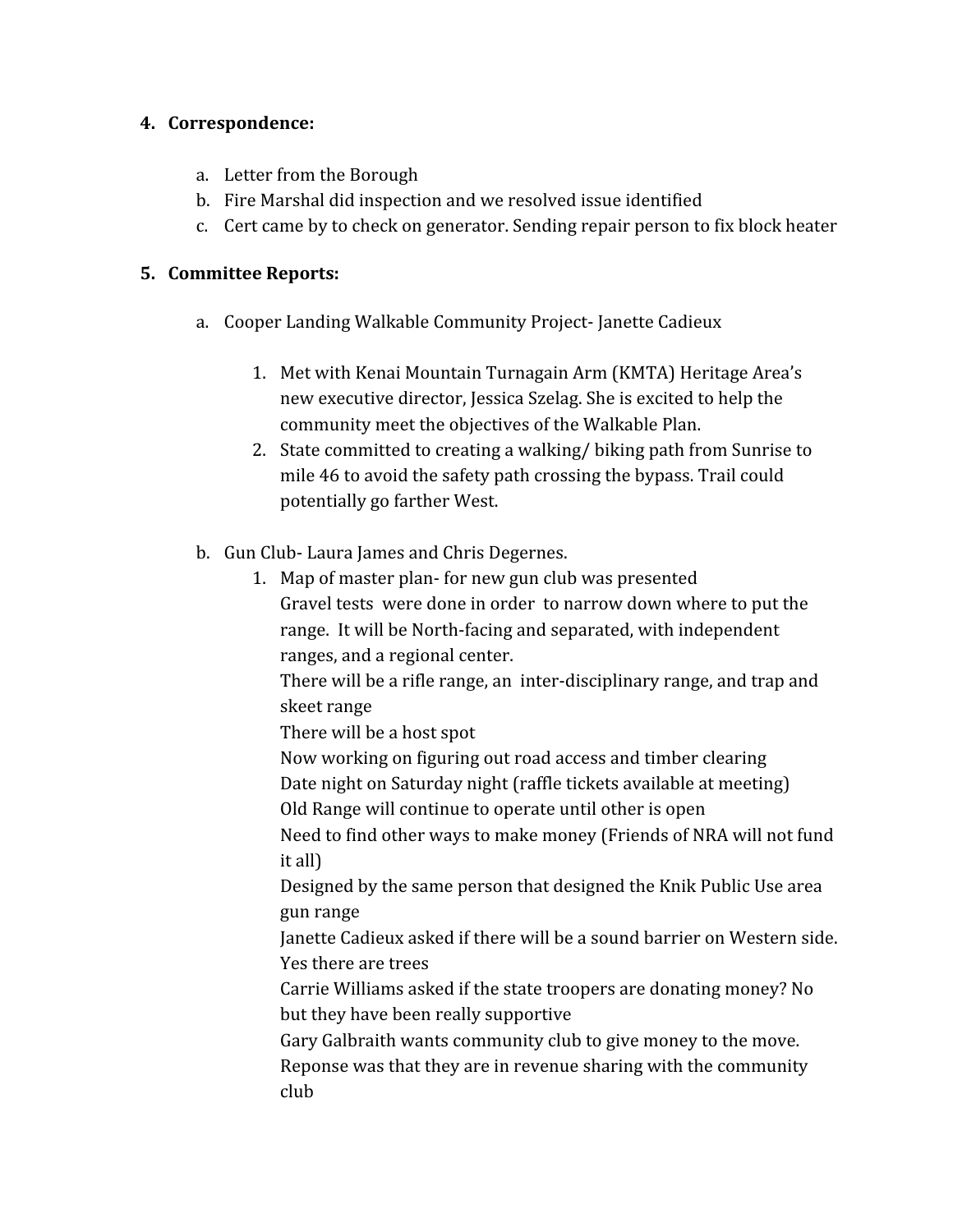Tommy Gossard asked if CIP grant would help. Laura Johnson will look into it

### c. Community Schools- Virginia Morgan

Directory is up for renewal and Community schools voted that they will no longer continue making it. Have all the information to turn over if someone else wants to take it on. Contact her in the next few weeks if so. The advertising pays for the printing. They also have a pdf form Community schools has a board position open

#### **6. Presentations:**

a. Peter Micciche- Alaska Senate

Wants to make sure he is meeting community needs and will schedule a town meeting in the next few weeks

He also:

-is committed to Alaskans receiving a full dividend

-wants to keep downward pressure on state budget.

-improve criminal justice system

-be better at battling opioid problem

-wants more educational grants, funded rural ed

-funded emergency response for rural communities

-capital request life safety and public safety issues

-wants to encourage job training to provide for others that can't provide for themselves

Troopers- need to compete with other communities for pay- need to pay more

State needs a spending limit

#### **7. Old Business:**

- a. Softball Tournament Summary and Concessions Thanks to all who volunteered Scorekeepers booth needs maintained Bleachers need repaired Next year is 25th anniversary and 70th anniversary of Community Club If you have softball photos please give them to Krissy May 23rd- June 1st
- b. Interior Hall Updates Andy sanded and restained the ceiling and he will do the floor this year

#### **8. New Business:**

a. Board Member Applications will be available for 2019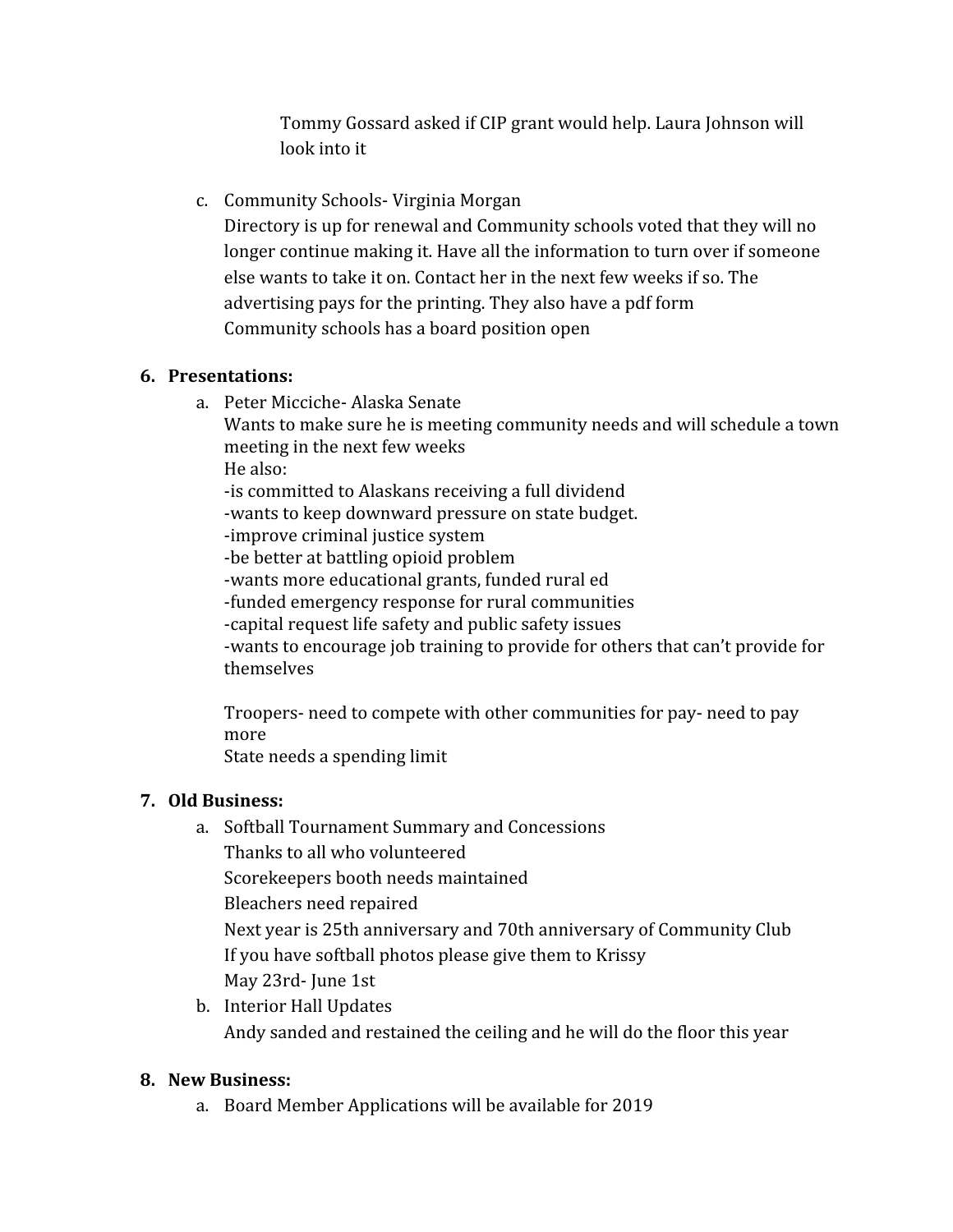Jamie Gonzales and Yvette Galbraith

Laura Johnson motions to nominate Jamie Gonzales and Yvette Galbraith for the open board seats and Kim Neis seconded. All in favor. None opposed. Votes will be held at November meeting

b. Community Assistance Program Virginia Morgan asked if what happens to the money if it is not used. It is given back to community club

We received \$15,479.41.

See attached sheet

Community Schools is receiving \$420 for the health fair

Chamber is receiving \$2,100 for the Upper Kenai visitor guide

Ski club is receiving \$420 for grooming

Guns club is receiving \$4,200 for insurance

Walkables is receiving \$1,176 fo lumber and gravel and tools to improve trails

Museum is receiving \$1,260 for insurance

Library is receiving \$1,260 for a router (sets up password) and online catalog

School is receiving \$1,260 to fix a broken kiln

Seniors are receiving \$1,260 for sanding and snow plowing expenses

## Everyone reduced by 16 percent

Groups need to put in requests before May

We also need to be more conservative since we lost the gaming income. Virginia Morgan suggested having a meeting to discuss with the representatives for each group.

Tommy Gossard said he would withdraw his request if need be

Jan Mitchell makes a motion to approve the funds for this year. Phil Weber seconds. All in favor. None opposed.

- c. By-Laws Committee We want to update it since it was done in 2014. Yvette Galbraith and Jamie Gonzales volunteered
- d. Youth Group Grant
	- Got KMTA Grant

The youth group will do a project with the museum to collect and record elders in town. Kristine Route will make a professional recording and give to museum. Money will go to video camera. Asked for \$2,000 and they liked it so much they will give \$5,000.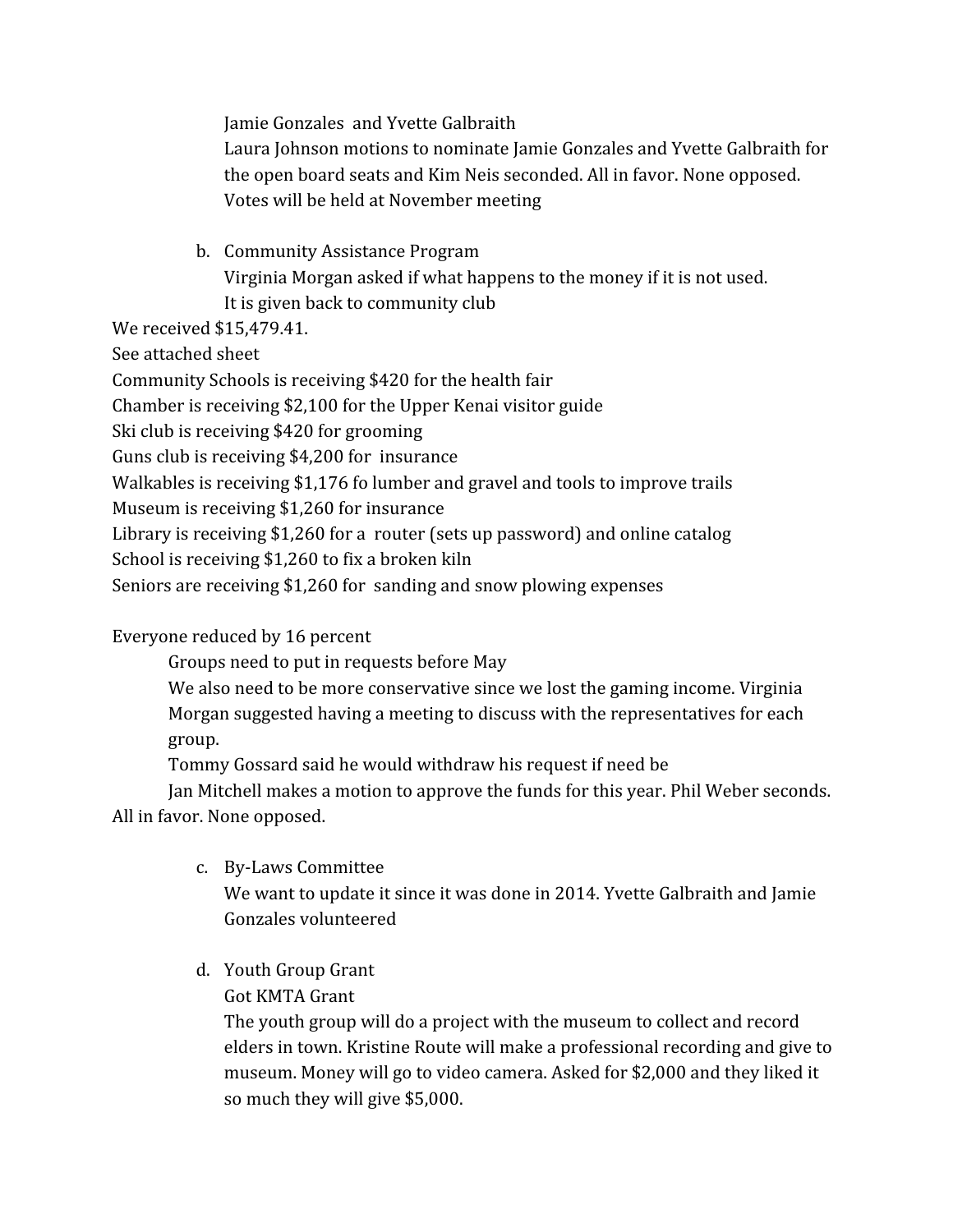Funds need to be spent by June, 2019. Chris Degernes motioned to support the grant request and to fund the money upfront. Mona Painter seconded. All in favor. None opposed.

e. Cooper Landing Advisory Planning Commission

Mary Toll at the Office of Emergency Management has contacted CLAPC to look over the Hazard Mitigation plan. CLAPC was commended on their comments. Go to borough website and submit comments to draft plan. There is a deadline but comments will be accepted at any time.

Next meeting is October 10th!!! THe meeting will deal with 2 issues: What does the community want to do with Tract C between Sunrise and the transfer station. Also what does the community want to do with a Forest service trail that has to pass through borough land?

f. Hall Coordinator

Samantha Butler is resigning so let people know who are interested. Job will be posted on crier

## **9. Announcements:**

a. CLES updates

Eastern Peninsula service district is in effect. Cooper Landing now responds only from wye to Jim's landing. Good news are shorter runs but bad news is less funding. This year they received \$5,000 a month for April, May, and June. Volunteers are a critical issue. Hired 2 part time coordinators Jennifer Belcik as an admin coordinator (Katie Thomas retiring) also Colin Brayton Ops manager- making sure in compliance and following procedures. Hope to have a EMT class soon. No EMTs or ETTs right now. Need driver and volunteers for the fire dept too. Rachel Sullivan is volunteering for fire. Jen Harpe will set up a public meeting to get to know your fire and EMS. CLES is now paying volunteers.

Hope has hope road. Girdwood goes to hope WYE and Seward goes to Hope WYE

Chamber Social mixer 4:30-6:30 at Sunrise Tuesday October 2nd Oct 28th Firewood Judging Library Sweepstakes Saturday afternoon Lee Post (Bone guy)